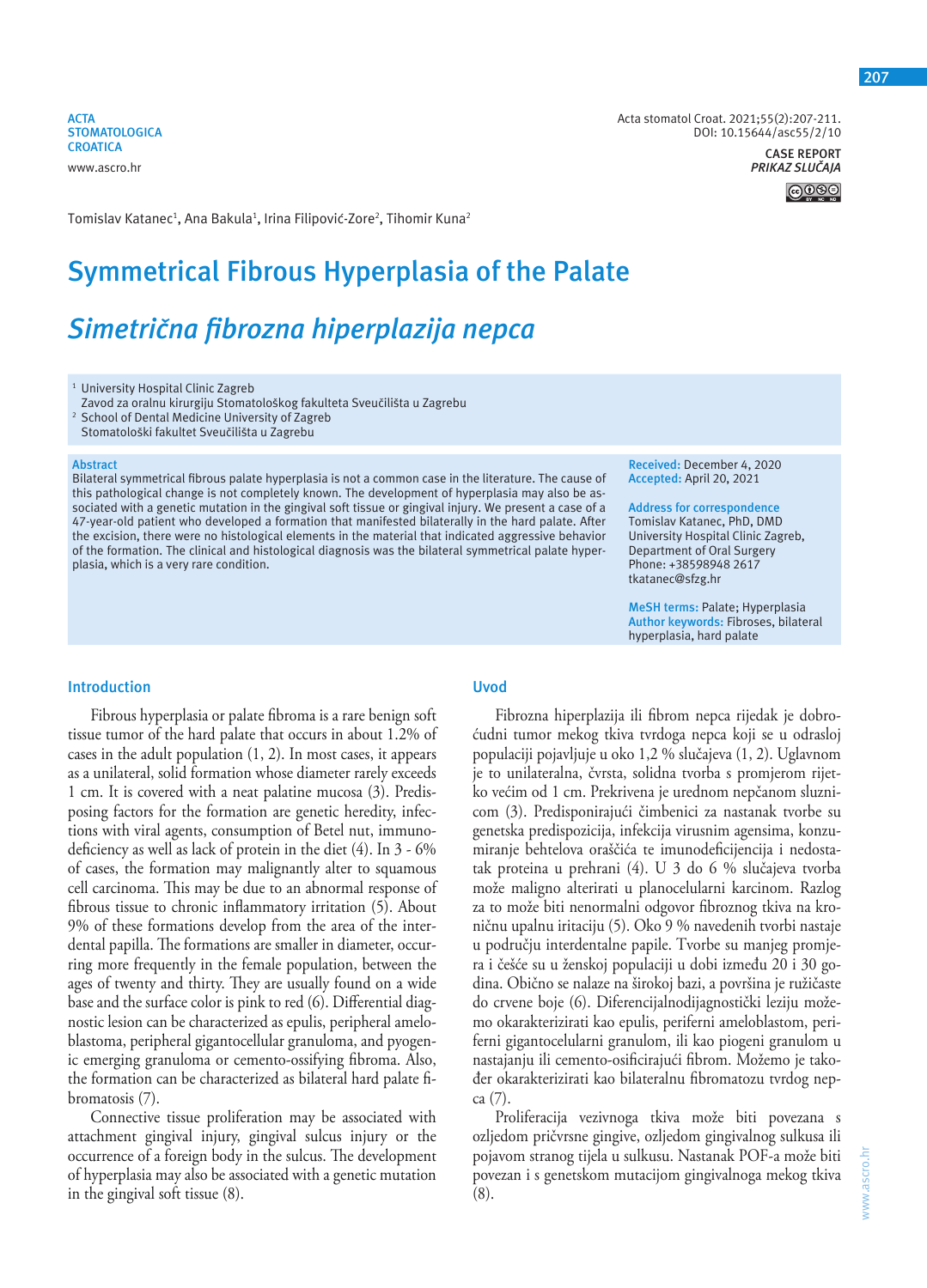#### **Case report**

In our case, a 47-year-old patient developed a formation that manifested bilaterally in the hard palate area and spread all the way to the border with the soft palate. Fibromatous formation appeared 3 years before the examination. Initially, it grew as a small nodule that a year before began to develop into a bulky fibromatous formation larger than 5 cm in diameter on each side. The mass extended from the area of the upper canines on both sides to the border with the soft palate. The formation was palpably hard and connected at a wide base to the palatal artery. It showed no signs of acute inflammation. The surface of the formation was smooth, and it was the same color as the surrounding mucosa. The formation was completely painless. In the health history, the patient did not report any trauma or irritation of the palate in the past three years. She denied any illnesses or allergies, as well as taking any medications.

Patohistological (PHD) analysis of the formation taken from the left side of the palate revealed that it was a fibromatous change *per magna*, which was removed completely. The size of the change on the left side of the palate measured 2.6 x 1.5 x 0.9 cm and on the right side 3.2 x 2.5 x 2 cm. The formation was constructed on both the left and the right side of an almost acellular hyaline binder, with no observed mitotic or proliferative activity after immunohistochemical staining for Ki-67. The surface of the formation was covered with a multilayered squamous epithelium. There were no histological elements in the material that indicated aggressive behavior of the formation.

#### **Prikaz slučaja**

U našem slučaju pacijentica u dobi od 47 godina imala je tvorbu koja se pojavila bilateralno u području tvrdog nepca i širila se sve do granice s mekim nepcem. Fibromatozna tvorba pojavila se prije tri godine. Početno je rasla kao mali čvor koji se unatrag godinu dana počeo razvijati u glomaznu fibromatoznu tvorbu promjera 5 cm sa svake strane. Masa se protezala od područja gornjih očnjaka obostrano do granice s mekim nepcem. Tvorba je palpatorno bila tvrda, na širokoj bazi povezana s palatinalnom arterijom. Nije pokazivala znakove akutne upale. Površina joj je bila glatka, a boja poput boje okolne sluznice. Bila je potpuno bezbolna. U anamnezi pacijentice nije bila navedena nikakva trauma ili iritacija na nepcu unatrag tri godine. Pacijentica je negirala bilo kakvu bolest ili alergije te uzimanje bilo kakvih lijekova.

PHD analizom uzorka tvorbe uzetog s lijeve strane nepca ustanovljeno je da je riječ o fibromatoznoj promjeni *per magna* te je uklonjena u cijelosti. Veličina promjene s lijeve strane nepca iznosila je 2,6 x 1,5 x 0,9 cm, a s desne strane 3,2 x 2,5. x 2cm. Tvorba je i s lijeve i s desne strane bila građena od gotovo acelularnog hijalinog veziva, bez uočene mitozne ili proliferativne aktivnosti nakon imunohistokemijskog bojenja na Ki 67. Površina tvorbe bila je prekrivena višeslojnim pločastim epitelom. U materijalu nije bilo histoloških elemenata koji upućuju na agresivno ponašanje.

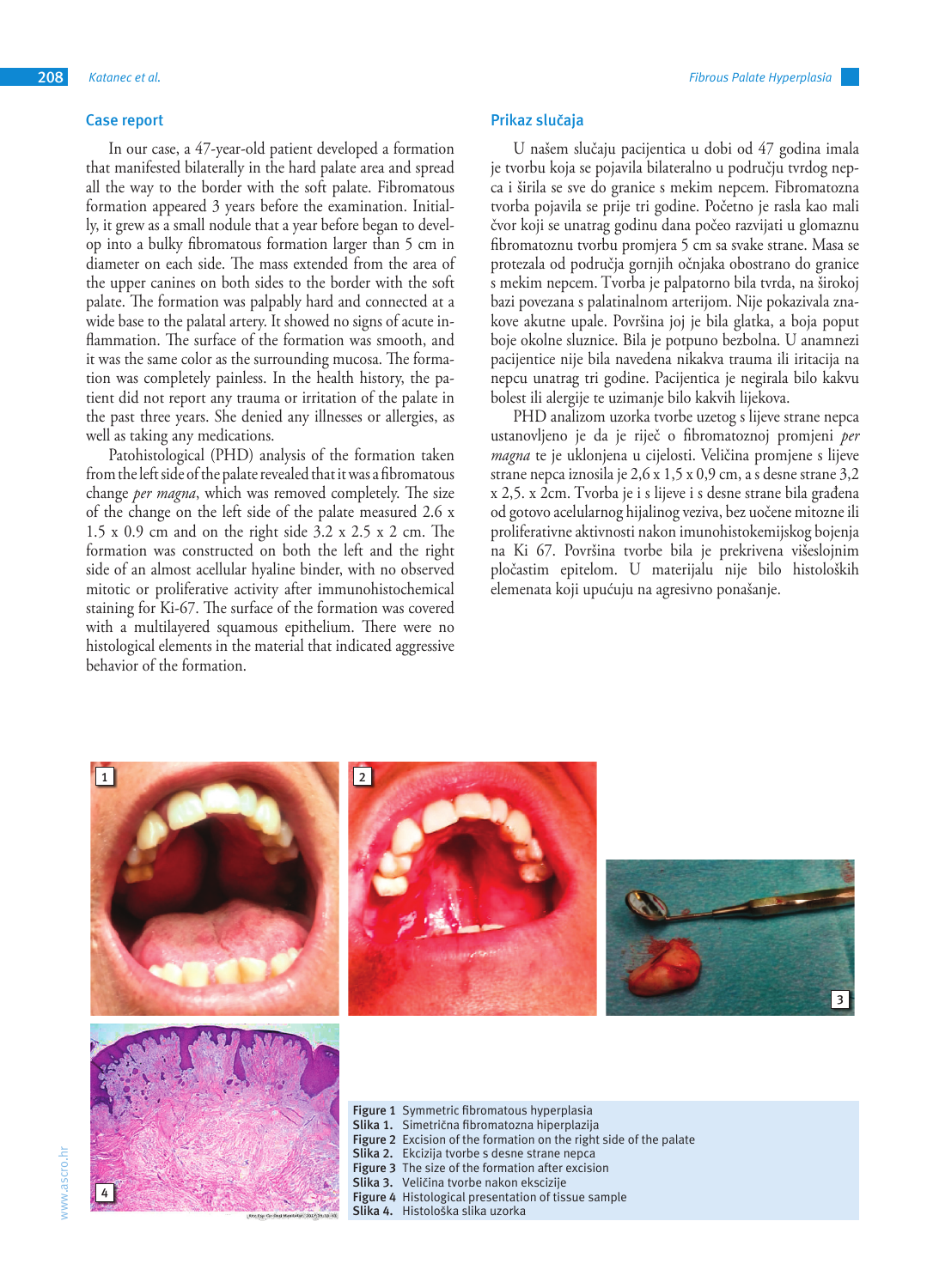#### **Discussion**

The development of symmetrical palate hyperplasia is of unknown etiology and may be associated with various predisposing factors. There are various names in the literature for this formation such as fibrous epulis or calcifying fibroblastic granuloma (9). Peripheral fibroids and oral fibromatosis >1 cm in diameter were linked by immunohistochemical analysis to CD34, alpha-smooth muscle actin (a-SMA), vimentin, Ki-67 (Mib1) and transforming growth factor-alpha (TGF-α). TGF-α is thought to be associated with fibroblast proliferation and enhanced fibroblastic activity (10). It is clinically difficult to distinguish between a neoplasm and an uncontrolled reactive hyperplasia of fibrous tissue. Trauma and irritation are still considered to be the main predisposing factors for the occurrence of fibromatous formations in the area of the oral cavity (11). Eversole and Leider in their study stated that the recurrence was present in 28% of cases, after enucleation of intraosseous ossifying fibroma (12). Such formations are difficult to differentiate diagnostically from peripheral giant cell granulomas, fibromas, pyogenic granulomas, neurofibromatosis, schwannoma, lipoma, calcifying odontogenic cysts and several other odontogenic and nonodontogenic cysts (13).

In the literature review from 1950 to 2017, different names for formations of similar shapes and appearances are encountered. Hiebert and Brooks used the name hard palate fibroma in 1950 and histopathological analysis of their sample found that the formation contained accumulations of fibroblasts and mature connective tissue cells (14). For a similar formation, Beers used the term bilateral palate fibroma with almost identical finding of patohistological (PHD) analysis (15). In the period from 2010 to 2017, Di Lorenzo et al.and Palaia called such changes the symmetrical fibrous hyperplasia of the palate and idiopathic symmetrical hyperplasia of the palate (16, 17).

In 2017 Syed et al. called the change in the palate symmetrical palatal fibromatosis. A histological analysis of the formation describes avascular fibrous tissue with a thin collagen network and a very weak mitotic activity, with minimal accumulation of inflammatory infiltrate (18). Vasconcelos et al. in their paper described the formation in a 47-year-old patient as collagen fibroma. It develops bilaterally on the tubercle of the maxilla and spreads to the soft palate. The formation grows slowly and contains fibroblasts and myofibroblasts. The histological pattern was described identically as the PHD finding in our patient (19). Mesquita et al. described the case of a 37-year-old patient with a unilateral nodular fibromatous formation on the left side of the palate, extending throughout the left part of the hard and soft palate. A patohistological and immunohistochemical analysis of the case in the capillary endothelium of the sample confirmed positive for Ki-67, vimentin, CD34 marker, as well as the presence of a more abundant inflammatory infiltrate, which was not the case in our patient (20). Evans et al. described fibrous formations on the palate as highly limited, solid, independent formations, which do not infiltrate the surrounding bone (21).

Pojava POF-a nepoznate je etiologije i može biti povezana s različitim predisponirajućim čimbenicima. U literaturi se rabe različiti nazivi za tu tvorbu kao što su *fibrozni epulis* ili *kalcificirajući fibroblastični granulom* (9). Periferni fibromi i fibromatoze u usnoj šupljini > 1 cm u promjeru imunohistokemijskom analizom povezani su s CD 34, alpha-smooth muscle actinom (a-SMA), vimentinom, Ki-67(Mib1) i transforming growth factor-alphom (TGF-a). TGF-a se smatra povezanim s proliferacijom fibroblasta i pojačanom fibroblastičnom aktivnošću (10). Klinički je teško utvrditi razliku između neoplazme i nekontrolirane reaktivne hiperplazije fibroznoga tkiva. Trauma i iritacija još se uvijek smatraju glavnim predisponirajućim čimbenicima za nastanak fibromatoznih tvorbi (11). Eversole i Leider u svojem istraživanju navode da se recidiv pojavljuje u 28 % slučajeva nakon enukleacije unutarkoštanoga osificirajućeg fibroma (12). Takve tvorbe teško je diferencijalnodijagnostički razlikovati od granuloma perifernih divovskih stanica, fibroma, piogenih granuloma, kalcificirajućih epitelnih odontogenih cista, kalcificirajuće odontogene ciste i još nekoliko drugih odontogenih i neodontogenih cista (13).

U pregledu literature od 1950. godine do 2017. autori se koriste različitim nazivima za tvorbe sličnog oblika i izgleda. Hiebert i Brooks 1950. upotrebljavaju naziv *fibrom tvrdog nepca*, a histopatološkom analizom njihova uzorka ustanovljeno je da tvorba sadržava nakupine fibroblasta i maturirane stanice vezivnoga tkiva (14). Beers sličnu tvorbu naziva *bilateralnim fibromom nepca* s gotovo identičnim nalazom PHD analize (15). Od 2010. do 2017. godine Di Lorenzo i suradnici i Palaia promjene nazivaju *simetrična fibrozna hiperplazija nepca*, odnosno *idiopatska simetrična hiperplazija nepca* (16, 17). Godine 2017. Syed i suradnici promjenu na nepcu nazivaju *simetričnom nepčanom fibromatozom.* Histološka analiza tvorbe opisuje avaskularno fibrozno tkivo s tankom kolagenom mrežom i vrlo slabom mitoznom aktivnošću i minimalnom nakupinom upalnog infiltrata (18).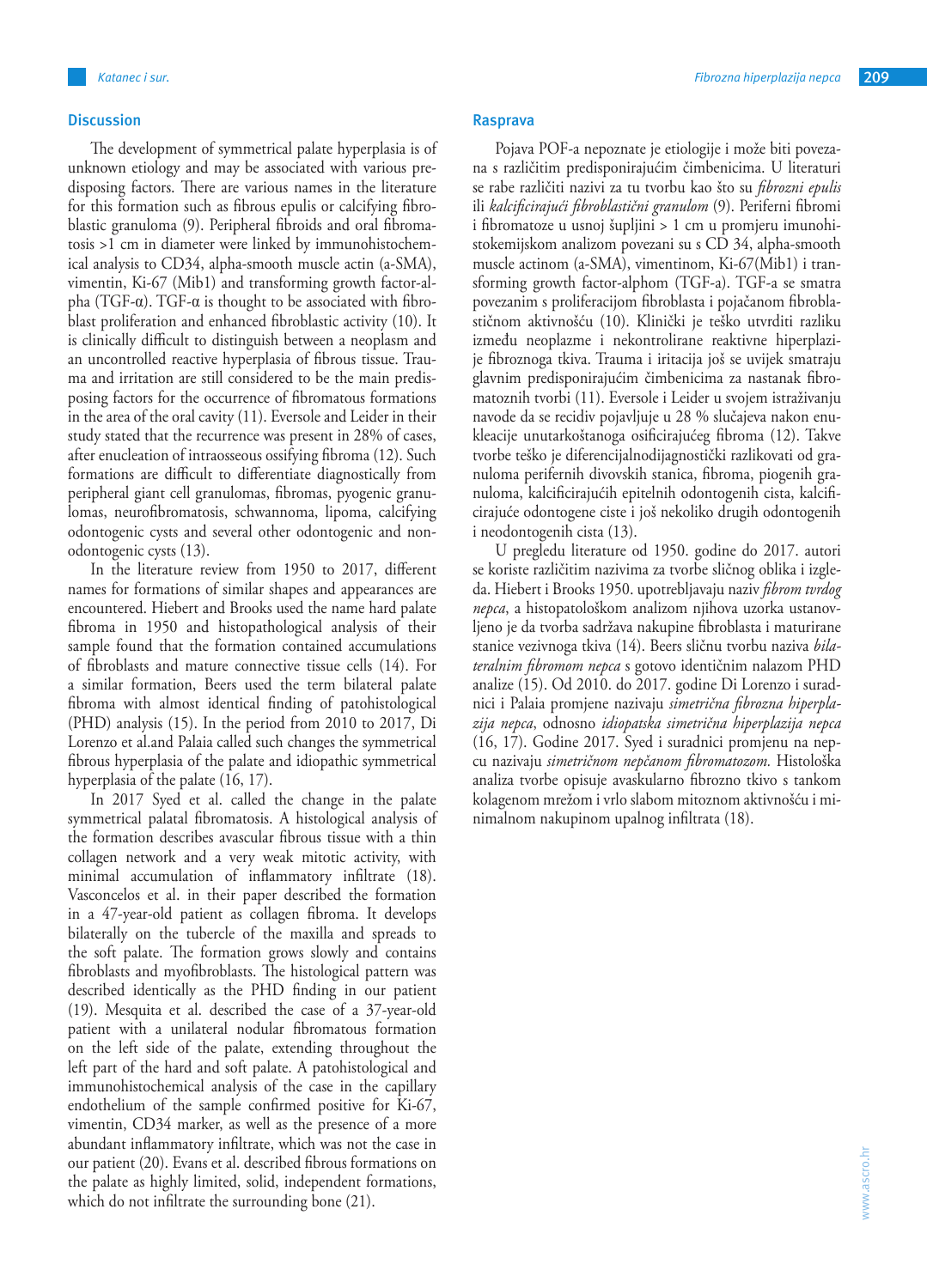#### **Conclusion**

Bilateral symmetrical palate hyperplasia is a very rare formation. We presented a case report of a 47-year-old woman with the mentioned change. The surface of the formation was smooth, without any ulcerations. Also, it was solid and extended bilaterally from the canine area to the border of the soft palate.

Treatment included an excision of the formation from healthy tissue and removal of the affected periosteum and periodontal ligament. It is necessary to remove all irritating factors, as well as factors that can cause tissue trauma.

#### **Conflict of interest**

The authors report no conflict of interest.

**Authors' contributions: T.K.** has determined the clinical diagnosis of the presented case, and he has developed the main idea of the paper. He performed the surgery. He actively participated in the process of writing and processing of the work, as well as in the collection of references. **A.B.** has participated in establishing a clinical diagnosis, and assisted in surgical removal of hyperplasia. She actively wrote the paper, collected references, and participated in text writing and photo processing. **I. F.** As a full university professor, she mentored the preparation of the paper, participated in the clinical diagnosis, and the preparation of the paper. **T. K.** As a university professor, he coordinated the preparation of the paper, participated in the clinical diagnosis, and in the writing and editing of the paper.

#### **Sažetak**

Bilateralna simetrična fibrozna hiperplazija nepca nije često opisana u literaturi. Uzrok te patološke promjene nije u cijelosti poznat. Razvoj hiperplazije može također biti povezan s genetskom mutacijom mekoga tkiva gingive ili njezinom ozljedom. Opisujemo slučaj 47-godišnjeg pacijenta koji je razvio formaciju koja se obostrano očitovala u tvrdom nepcu. Nakon izrezivanja u tkivu nije bilo histoloških elemenata koji bi upućivali na agresivno ponašanje tvorbe. Klinička i histološka dijagnoza formacije t vrlo je rijetka obostrana simetrična hiperplazija nepca.

#### **Zaključak**

Bilateralna simetrična hiperplazija nepca vrlo je rijetka tvorba. Opisan je slučaj žene u dobi od 47 godina s bilateralnom simetričnom hiperplazijom čija je površina bila glatka, bez ulceracija i solidna, te se protezala obostrano od područja očnjaka do granice s mekim nepcem.

Terapija navedene tvorbe uključuje eksciziju tvorbe do zdravoga tkiva, s uklanjanjem zahvaćenog periosta i PDL-a. Potrebno je ukloniti sve iritirajuće čimbenike te one koji mogu prouzročiti traumu tkiva.

#### **Sukob interesa**

Autori ne navode sukob interesa.

**Doprinos autora: T. K.** – kao prvi autor koji je utvrdio kliničku dijagnozu prikazanog slučaja, bio je začetnik rada, operirao je pacijenta. Aktivno je sudjelovao u pisanju i obradi rada, kao i u prikupljanju literature; **A. B.** – sudjelovala je u postavljanju kliničke dijagnoze i pomagala u kirurškom uklanjanju hiperplazije, aktivno je pisala rad, prikupljala reference i sudjelovala u obradi teksta i fotografija; **I. F.** – kao redovita sveučilišna profesorica mentorirala je pripremu rada, sudjelovala u kliničkoj dijagnozi i pripremi rada; **T. K.** – kao sveučilišni profesor koordinirao je pripremu rada, sudjelovao u kliničkoj dijagnozi te u pisanju i uređivanju rada.

> **Zaprimljen:** 4. prosinca 2020. **Prihvaćen:** 20. travnja 2021.

**Adresa za dopisivanje**

dr. sc. Tomislav Katanec, dr. dent. med Klinika za stomatologiju KBC-a u Zagrebu, Odjel oralne kirurgije telefon: +38598948 2617 tkatanec@sfzg.hr

**MeSH pojmovi:** nepce; hiperplazija **Ključne riječi:** Fibroze, Hiperplazija, tvrdo nepce

#### **References**

- 1. Raymond J Fonseca. Oral and maxillofacial surgery. London: Elsevier Health Science; 2000. p. 122-123.
- 2. Jaimes M, Muñante J, Olate S, Rodriguez-Chessa Jg, De Albergaria-Barbosa Jr, Mazzonetto R, et al. Inflammatory fibrous hyperplasia treated with a modified vestibuloplasty: a case report. J Contemp Dent Pract. 2008 Mar 1;9(3):135-41.
- 3. Mesquita Ra, Okuda E, Jorge Wa, De Araújo Vc. Collagenous fibroma (desmoplastic fibroblastoma) of the palate: a case report. Oral Surg Oral Med Oral Pathol Oral Radiol Endod. 2001; 91(1):80-84.
- 4. Isaac U, Issac Js, Ahmed Khoso N. Histopathologic features of oral submucous fibrosis: a study of 35 biopsy specimens. Oral Surg Oral Med Oral Pathol Oral Radiol Endod. 2008;106(4):556-60.
- 5. Pedron Ig, Carnava Tg, Utumi Er, Moreira La, Jorge Wa. Hiperplasia fibrosa causada por protese: remoção cirúrgica com laser Nd:YAP". Rev Clín Pesq Odontol. 2007;3(1):51-56.
- 6. John RR, Kandasamy S, Achuthan N. Unusually large-sized peripheral ossifying fibroma. Ann Maxillofac Surg. Jul-Dec 2016;6(2):300-303.
- 7. Trasad VA, Devarsa GM, Subba Reddy VV, Shashikiran ND. Peripheral ossifying fibroma in the maxillary arch. J Indian Soc Pedod Prev Dent. Jul-Sep 2011;29(3):255-9.
- 8. Kumar SK, Ram S, Jorgensen MG, Shuler CF, Sedghizadeh PP. Multicentric peripheral ossifying fibroma. J Oral Sci. 2006;48(4):239– 43.
- 9. Lee KW. The fibrous epulis and related lesions. Periodontics. 1968;6(6):277–92.
- 10. Rotaru H, Choi JY, Hong SP, Lee YC, Yun KL, Kim SG. Transforming growth factor-a and oral fibroma: immunohistochemical and in situ hybridization study. J Oral Maxillofac Surg. 2003 Dec;61(12):1449-54.
- 11. Neville BR, Damm DD, Allen, CM, Bouquot JE, editors. Oral & maxillofacial pathology, 2nd end. Philadelphia; WB Saunders: 2002. p. 438–439.
- 12. Eversole LR, Leider AS, Nelson K. Ossifying fibroma: A clinicopathologic study of sixty-four cases. Oral Surg Oral Med Oral Pathol. 1985;60(5):505-11.
- 13. Cuisia ZE, Brannon RB. Peripheral ossifying fibroma-a clinical evaluation of 134 pediatric cases. Pediatr Dent. May-Jun 2001;23(3):245-8.
- 14. Hiebert, AE, Brooks, HW. Fibroma of the palate. Plast Reconstr Surg. 1950;5(6):532-535.
- 15. Beers MD . Bilateral fibroma of the palate: report of case. J Oral Surg (Chic). 1953 Oct;11(4):330-2.